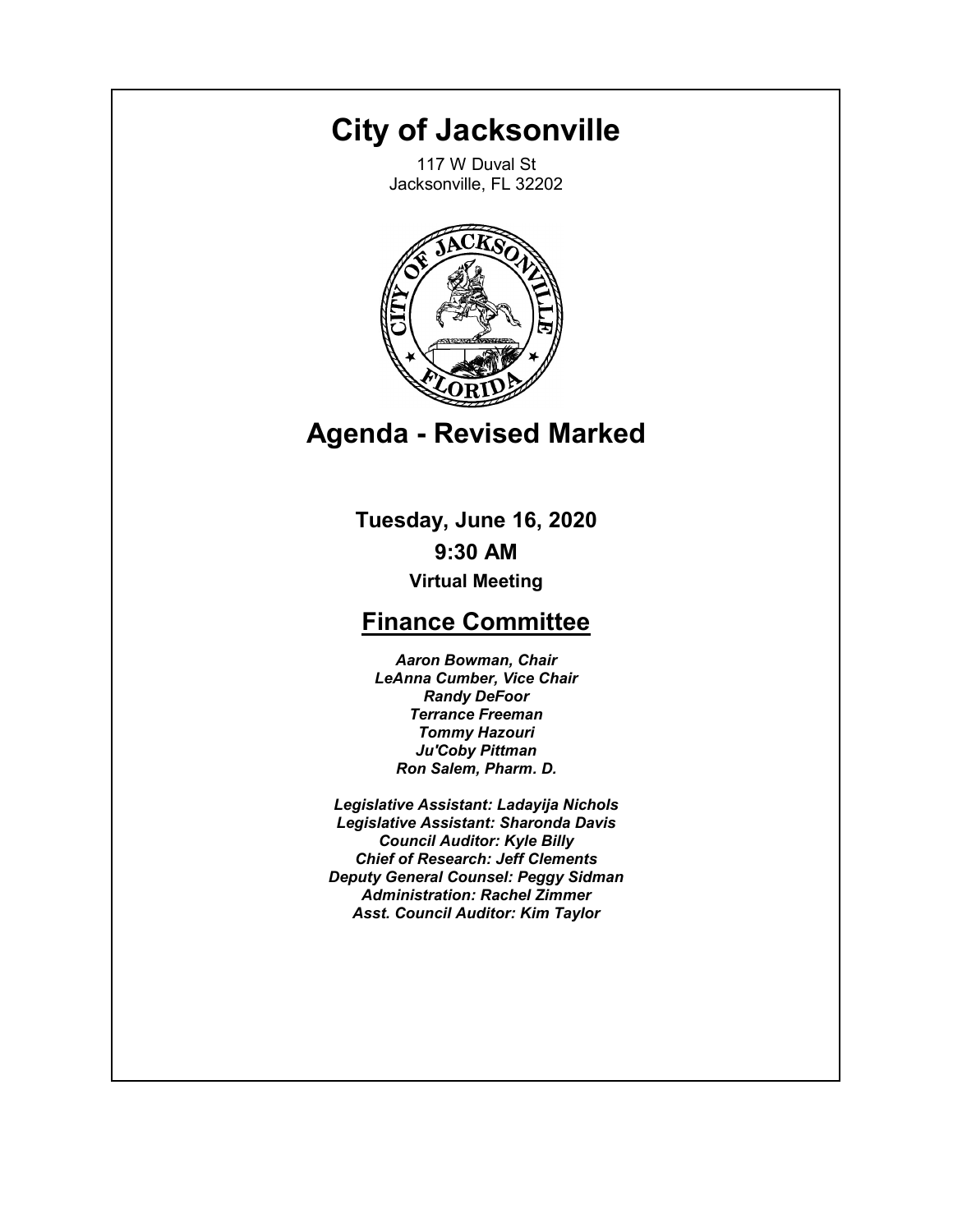If a person decides to appeal any decision made by the Council with respect to any matter considered at such meeting, such person will need a record of the proceedings, and for such purposes, such person may need to ensure that a verbatim record of the proceedings is made, which record includes the testimony and evidence upon which the appeal is to be based.

#### **Meeting Convened:** Meeting Adjourned:

**Council Auditor Kyle Billy to discuss:**

- **Report 726B Follow-Up on Municipal Code and Compliance Division Revenue Audit**
- **Report 740B Follow-Up on Information Technologies Billing Audit**
- **Report 777A Follow-Up on JEA Payroll Audit**
- **Report 781A Follow-Up on Animal Care and Protective Services Division Audit**
- **Report 787A Follow-Up on Compensation and Benefits Division Audit**

**Presentation on Local Option Gas Tax**

**Attendance:**

**Item/File No. Title History**

ORD Auth the Approp of \$1,725,422.19 in funding from the City's General Fund, General Svc. Dist. Fund Balance, in order to provide funding for the repayment by the City of funds received from the State of FL Dept of Environmental Protection, Pursuant to that certain land & water conservation Fund Agreement No.12-00182 btwn the City & the State of FL ("Grant Agreement"), to allow for the future dev of Metropolitan Park; Apv & Auth Mayor & Corp Sec to Exec any Grant Agreemt termination docs & othr agreemts as req by law. (B.T. 19-112)(Lotzia)(Req of Mayor) 8/13/19 CO Introduced: NCSPHS, TEU, F 8/19/19 NCSPHS Read 2nd & Rerefer 8/19/19 TEU Read 2nd & Rerefer 8/20/19 F Read 2nd and Rerefer 8/27/19 CO PH Read 2nd and Rereferred; NCSPHS,TEU,F 9/5/19 NCSPHS Meeting Cancelled/Defer 9/5/19 TEU Meeting Cancelled/Defer 3/16/20 NCSPHS Meeting Cancelled-COVID-19/ Emergency-No Action 3/16/20 TEU Meeting Cancelled-COVID-19/ Emergency-No Action 3/17/20 F Meeting Cancelled-COVID-19/ Emergency-No Action 3/24/20 CO Meeting Cancelled-COVID-19/Emergency-No Action Public Hearing Pursuant to Chapt 166, F.S. & CR 3.601 – 8/27/19 **1.** [2019-0555](http://jaxcityc.legistar.com/gateway.aspx?m=l&id=/matter.aspx?key=1680) DEFER At request of the **Administration**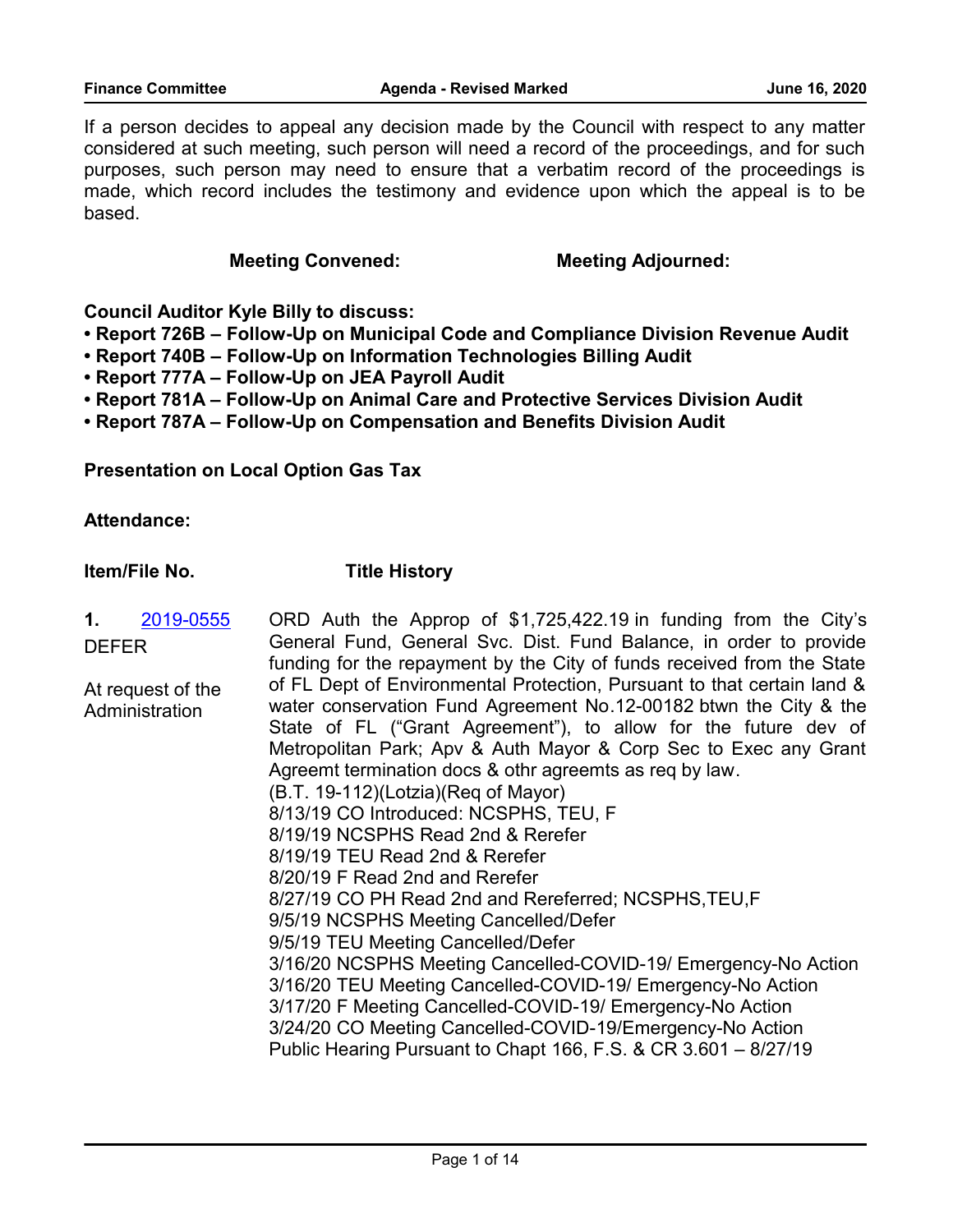| 2020-0058<br>2. | ORD Apv & Auth Jax Aviation Authority (JAA) to Withdraw from Risk     |
|-----------------|-----------------------------------------------------------------------|
| <b>DEFER</b>    | Mgmt. Insurance Prog. Operated by City of Jax in accordance w/Sec     |
|                 | 128.106, Ord Code, Prov for Return of JAA Funds; Prov for Prospective |
| At request      | Effec Withdrawal Date. (Sidman) (Reg of JAA)                          |
| of JAA          | 1/28/20 CO Introduced: TEU, F                                         |
|                 | 2/3/20 TEU Read 2nd & Rerefer                                         |
|                 | 2/4/20 F Read 2nd & Rerefer                                           |
|                 | 2/11/20 CO PH Read 2nd & Rereferred; TEU, F                           |
|                 | 3/16/20 TEU Meeting Cancelled COVID-19/Emergency-No Action            |
|                 | 3/17/20 F Meeting Cancelled COVID-19/Emergency-No Action              |
|                 | 3/24/20 CO Meeting Cancelled COVID-19/Emergency-No Action             |
|                 | Public Hearing Pursuant to Chapt 166, F.S. & CR 3.601 - 2/11/20       |

- ORD Approp \$497,195.63 from Retained Earnings in Subfund 561 to Subfund 561 Self-Insurance Acct to Return Excess FY 2019 Gen Liability Loss Provision to JAA in Amt of \$9,035.70 & Return Excess Workers' Comp Loss Provision to JAA in Amt of \$488,159.93. (B.T. 20-049) (McCain) (Req of Mayor) 2/11/20 CO Introduced: TEU, F 2/18/20 TEU Read 2nd & Rerefer 2/19/20 F Read 2nd and Rerefer 2/25/20 CO PH Read 2nd and Rerefered;TEU,F 3/16/20 TEU Meeting Cancelled COVID-19/Emergency-No Action 3/17/20 F Meeting Cancelled COVID-19/Emergency-No Action 3/24/20 CO Meeting Cancelled COVID-19/Emergency-No Action Public Hearing Pursuant to Chapt 166, F.S. & CR 3.601- 2/25/20 **3.** [2020-0107](http://jaxcityc.legistar.com/gateway.aspx?m=l&id=/matter.aspx?key=2168) DEFER At request of JAA
- ORD Auth 5th Amend to Mgmt.Svcs. Agreemt btwn City of Jax & Cecil Field Golf Course, LLC Which: (1) Extends Term of Agreemt for 5 addtn'l Yrs; (2) Eliminates Base Fee & Percentage of Gross Revenues Payable to City in 2020; (3) Revises Pymt Schedule & Percentage of Gross Revenues Going Forward; (4) Deletes Existing Insur & Indemnification Language & Replaces it with New Insur & Indemnification Language; & (5) Updates Applicable Provisions Regarding Public Records Laws; Prov Oversight by Parks Recreation & Community Svcs. Dept. (Johnston) (Introduced by CM's White & Salem) 2/11/20 CO Introduced: NCSPHS, F 2/18/20 NCSPHS Read 2nd & Rerefer 2/19/20 F Read 2nd & Rerefer 2/25/20 CO PH Read 2nd and Rerefered;NCSPHS,F 3/16/20 NCSPHS Meeting Cancelled COVID-19/Emergency-No Action 3/17/20 F Meeting Cancelled COVID-19/Emergency-No Action 3/24/20 CO Meeting Cancelled COVID-19/Emergency-No Action Public Hearing Pursuant to Chapt 166, F.S. & CR 3.601- 2/25/20 **4.** [2020-0112](http://jaxcityc.legistar.com/gateway.aspx?m=l&id=/matter.aspx?key=2173) DEFER At request of CM White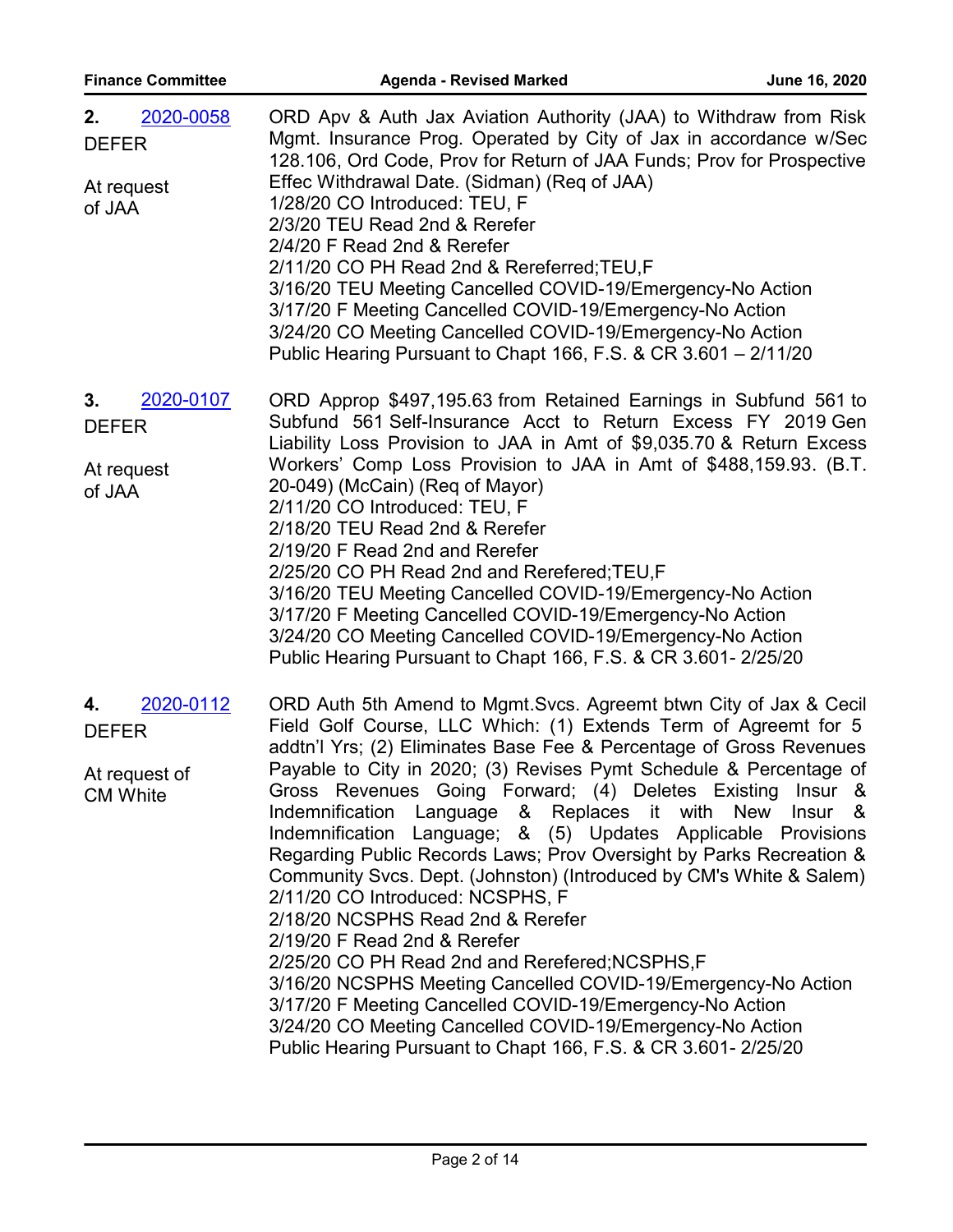| 5.<br>2020-0181   | ORD Auth Second Amend to Lease Agreement btwn City of Jax & Jax     |
|-------------------|---------------------------------------------------------------------|
| <b>DEFER</b>      | Golf Management, LLC to Waive Annual Rent & Gross Revenue           |
|                   | Percentage Payment for Bent Creek Golf Course for 1 Yr to Allow     |
| At request of the | Funds to be Utilized by Jax Golf Management, LLC for Renovations of |
| Administration    | the Greens; Oversight by Dept of Parks, Recreation & Community      |
|                   | Services. (McCain) (Req of Mayor) (Co-Sponsored by CM Hazouri       |
|                   | 3/10/20 CO Introduced: NCSPHS, F                                    |
|                   | 3/16/20 NCSPHS Meeting Cancelled COVID-19/Emergency-No Action       |
|                   | 3/17/20 F Meeting Cancelled COVID-19/Emergency-No Action            |
|                   | 3/24/20 CO Meeting Cancelled COVID-19/Emergency-No Action           |
|                   | 4/6/20 NCSPHS Read 2nd & Rerefer                                    |
|                   | 4/7/20 F Read 2nd & Rerefer                                         |
|                   | 4/14/20 CO PH Read 2nd and Rereferred; NCSPHS, F                    |
|                   | Public Hearing Pursuant to Chapt 166, F.S. & CR 3.601 -             |
|                   | 3/24/20,4/14/20                                                     |
|                   |                                                                     |

Ord Auth Execution of (1) Redev Agreemt btwn the City of Jax & Springfield Lofts, LLC & (2) Loan Documents & Related Documents to Support Redev by Developer an approx. 2.12± Acre Site at 1341 Pearl St, 235 W 3rd St & 205 W 3rd St in City of Jax Auth Redev Completion Grant in Amount of \$1,000,000 to Developer Upon Substantial Completion of Proj to be Approp by Subsequent Legislation; Auth Recapture Enhanced Value (REV) Grant in Amt of \$1,000,000 for Duration not to Exceed 10 yrs; Auth Development Loan in Amount of \$1,000,000 w/Term of 20 Yrs in Connection w/Project to be Approp by Subsequent Legislation; Designating OED as Contract Monitor for Agreemt & Related Agreemts; City Oversight of Project by Dept of Public Works & OED; Auth Execution of all Relating to Above Agreemts & Transactions & Auth Technical Changes to the Documents; Prov Deadline for Developer to Execute Agreemts After They are Delivered to Developer; Waiver of that Portion of Public Investment Policy Adopted by Ord 2016-382-E, as Amended which Limits REV Grants to No More than 50% of Tax Increment for Up to 10 Yrs & that Requires Company to Create at least 10 New Full-Time Jobs & to Auth Redev Completion Grant & Development Loan that are not Currently Auth by Public Investment Policy. (Sawyer) (Req of Mayor) 3/10/20 CO Introduced: NCSPHS, F 3/16/20 NCSPHS Meeting Cancelled COVID-19/Emergency-No Action 3/17/20 F Meeting Cancelled COVID-19/Emergency-No Action 3/24/20 CO Meeting Cancelled COVID-19/Emergency-No Action 4/6/20 NCSPHS Read 2nd & Rerefer 4/7/20 F Read 2nd & Rerefer 4/14/20 CO PH Read 2nd and Rereferred; NCSPHS, F 6/15/20 NCSPHS Amend/Approve 7-0 Public Hearing Pursuant to Chapt 166, F.S. & CR 3.601 – 3/24/20,4/14/20 **6.** [2020-0187](http://jaxcityc.legistar.com/gateway.aspx?m=l&id=/matter.aspx?key=2254) AMEND Contacts: Kirk Wendland/ Jason Teal See Summary, Discussion Points & Amendments on pgs. 13-14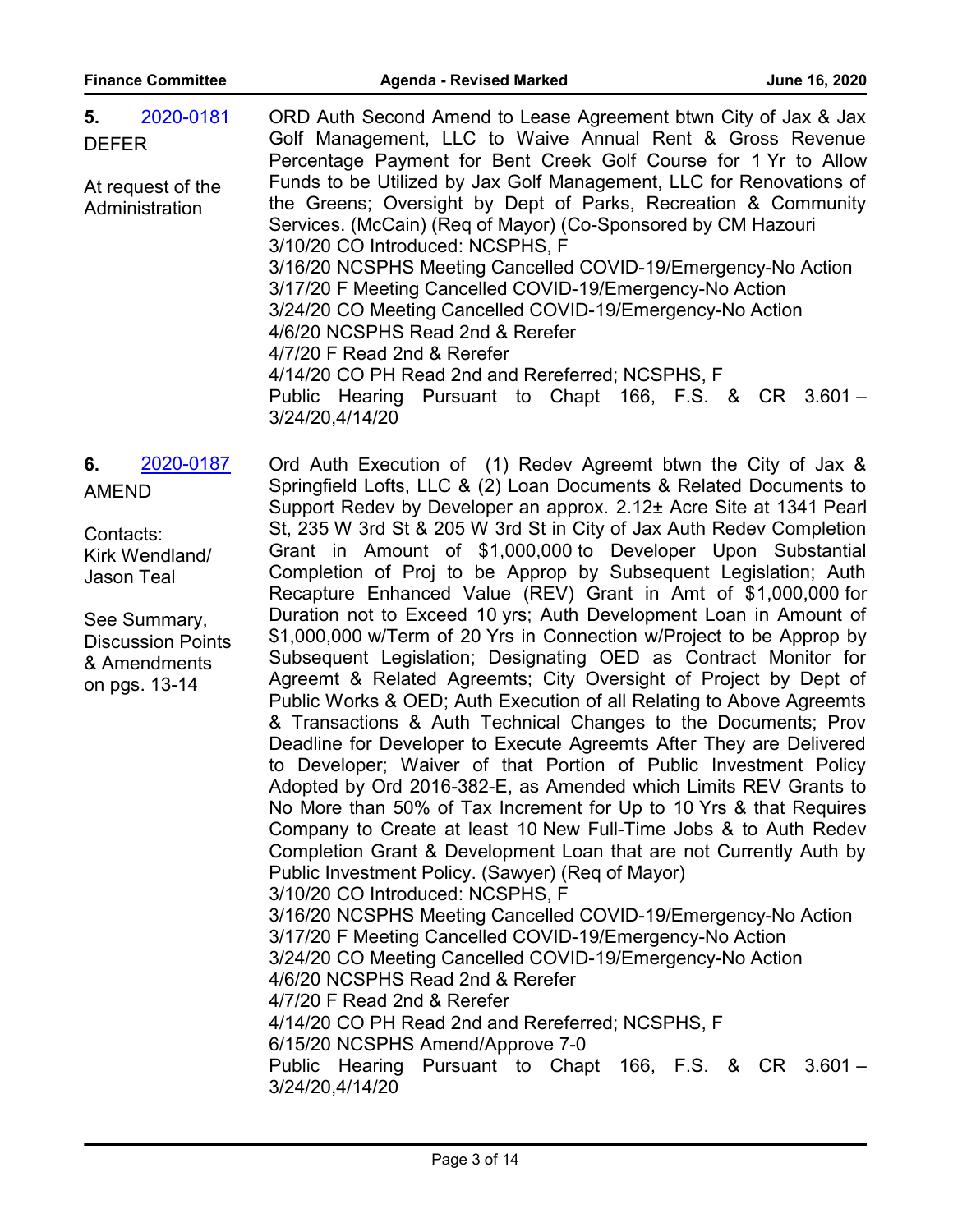| <b>Finance Committee</b> | <b>Agenda - Revised Marked</b><br>June 16, 2020                 |
|--------------------------|-----------------------------------------------------------------|
| 7.<br>2020-0238          | ORD-MC Creating a New Sec. 126.114 (Buy American Preference in  |
| Scrivener's              | Contracts for Goods), Pt. 1 (General Regulations), Chpt. 126    |
|                          | (Procurement Code), Ord Code, to Create a Preference for        |
| Contact:                 | American-Made Goods in Contracts; Providing for Severability    |
| <b>CM Diamond</b>        | (Johnston) (Introduced by CM Diamond)                           |
|                          | 5/12/20 CO Introduced: F                                        |
|                          | 5/19/20 F Read 2nd & Rerefer                                    |
|                          | 5/26/20 CO PH Read 2nd & Rerefered; F                           |
|                          | Public Hearing Pursuant to Chapt 166, F.S. & CR 3.601 - 5/26/20 |

# **Scrivener's**

# **1. Pg. 3, line 17 strike "produce" and insert "product"**

### **2. Include a period at end of pg. 5, line 15**

ORD MC-Relating to the Powers of the City Council & JEA; Setting a Public Referendum; Creating a New Sec. 4.04 & Amending Sec. 21.08 of the Charter of the City of Jax , in order to require that no Bonus or Incentive Program shall be Implemented unless Apvd Annually by the City Council; Providing for Referendum Approval; Providing for a Financial Impact Statement to be Developed & Placed on the ballot; Directing the Supervisor of Elections to Place the Referendum Question on the 2020 General Election Ballot on 11/3/2020. (Sidman) (Introduced by CM Salem) 5/12/20 CO Introduced: TEU, F, R 5/18/20 TEU Read 2nd & Rerefer 5/19/20 F Read 2nd & Rerefer 5/19/20 R Read 2nd & Rerefer 5/26/20 CO PH Read 2nd & Rerefered;TEU,F,R Public Hearing Pursuant to Chapt 166, F.S. & CR 3.601 – 5/26/20 **8.** [2020-0245](http://jaxcityc.legistar.com/gateway.aspx?m=l&id=/matter.aspx?key=2321) DEFER At request of CM Salem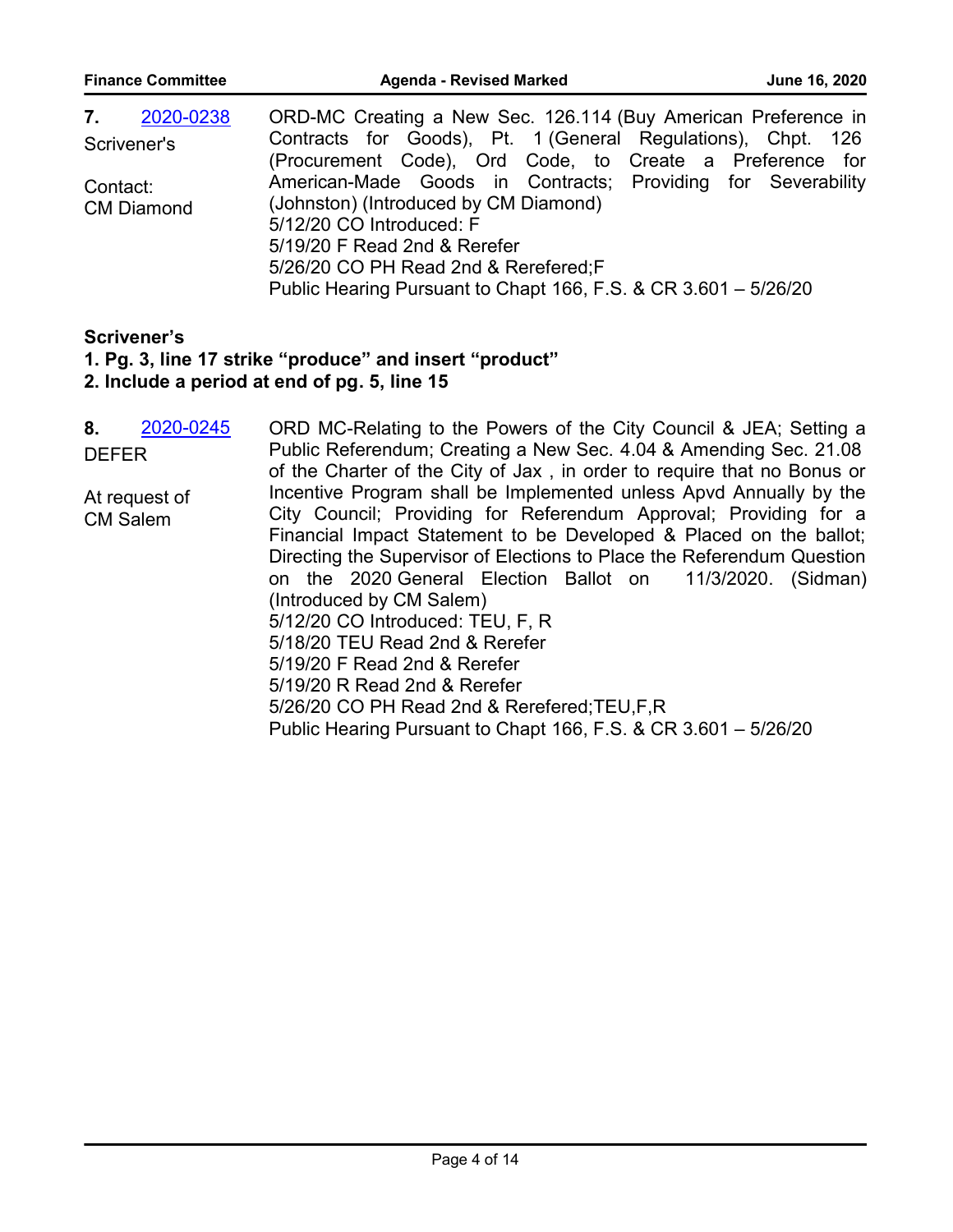| 9.           | 2020-0261 | ORD Supplementing Ord 2006-888-E Auth Issuance of City's Special           |
|--------------|-----------|----------------------------------------------------------------------------|
| <b>AMEND</b> |           | Revenue & Refunding Bonds in 1 or More series in Amount Necessary          |
|              |           | to Provide (A) For Refunding of All or a Portion of City's Outstanding (1) |
| Contact:     |           | Special Rev Bonds, Series 2010A, (2) Special Rev Bonds Series              |
| Joey Greive  |           | 2010B, (3) Special Rev Bonds, Series 2011A, & (4) Special Rev Bonds,       |
|              |           | Series 2011B, & (B) Not in Excess of \$110,000,000 of Net Proj Funds in    |
|              |           | Order to Finance & Refinance Acquisition & Constructn of Certain           |
|              |           | Capital Equipmnt & Improvemnts (The "Series 2020 Project"); Prov           |
|              |           | Authority for this Ord; Prov for Certain Definitions; Making Certain       |
|              |           | Findings; Prov that Ord Shall Constitute a Contract btwn Issuer &          |
|              |           | Bondholders; Auth Mayor to Award Sale of Said Bonds on a competitive       |
|              |           | Basis, on a Negotiated Basis, or as a Private Placemt, as Provided         |
|              |           | Herein; Auth Acquisition of Debt Svc Reserve Fund Products with            |
|              |           | Respect to Such Bonds, if Deemed Necessary; Auth Acquisition of            |
|              |           | Credit Facilities with Respect to Such Bonds if Deemed Necessary;          |
|              |           | Auth Preparation of Preliminary & Final Official Statements &/or           |
|              |           | Offering Memoranda with Respect to Such Bonds; Auth Execution of           |
|              |           | Continuing Disclosure Undertaking or Agreemnt with Respect to Such         |
|              |           | Bonds; Auth Designation of Deputy Registrar & Paying Agent &               |
|              |           | Providers of Other Svcs with Respect to Such Bonds; Providing for          |
|              |           | Application of Such Bond Proceeds; Auth Execution of Bond Terms            |
|              |           | Agreemt with Respect to Said Bonds; Providing Certain Addtn'l Details      |
|              |           | & Authorizations in Connection therewith; Waiving Provisions of Sec        |
|              |           | 104.211 (Procedure for Sale of Bonds) of Chapt 104 (Bonds), Ord            |
|              |           | Code, so as to Allow City to Award Sale of Said Bonds on a Negotiated      |
|              |           | Sale, or as a Private Placemnt. (Traurig) (Req of Mayor)                   |
|              |           | 5/26/20 CO Introduced: F, R                                                |
|              |           | 6/2/20 F Read 2nd & Rerefer                                                |
|              |           | 6/2/20 R Read 2nd & Rerefer                                                |
|              |           | 6/9/20 CO PH Read 2nd & Rerefered; F, R                                    |
|              |           | Public Hearing Pursuant to Chapt 166, F.S. & CR 3.601 - 6/9/20             |

#### **AMENDMENT**

**1. Insert missing text after pg. 2, line 31**

**2. Increase the net project funds from \$110 to \$120 million to add the \$10 million for stadium improvements (2020-263) and Landing litigation (2020-264)**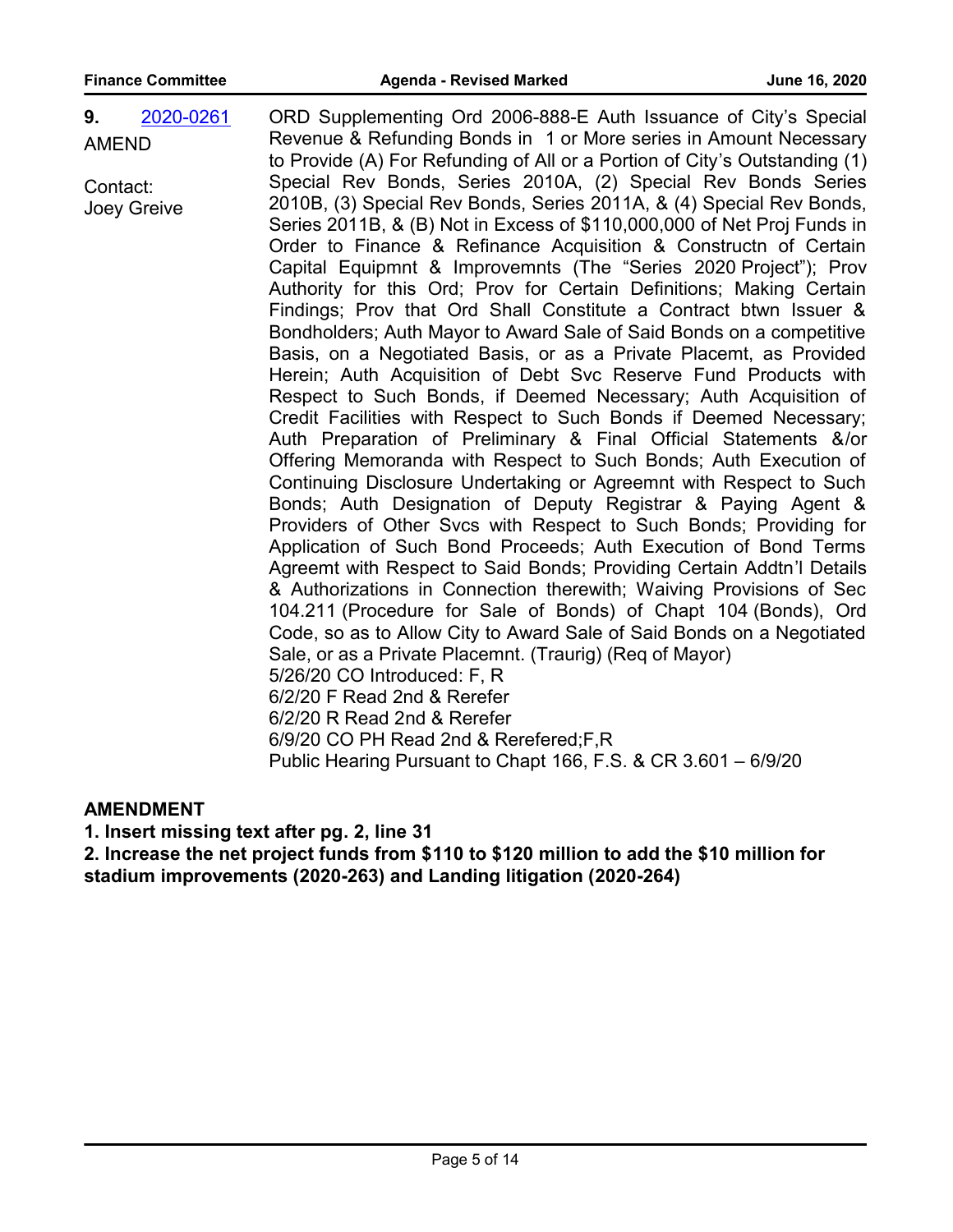| 2020-0263<br>10. | ORD Auth Borrowing from City's Commercial Paper Facility &/or          |
|------------------|------------------------------------------------------------------------|
| <b>AMEND</b>     | Issuance of Fixed-Rate Debt in the Cumulative Amt of \$5,800,000 &     |
|                  | Approp thereof to Provide Funding for Repairs & Improvemnts to TIAA    |
| Contact:         | Bank Field; Amend 2019-504-E, the FY 2020 Budget Ord, to Replace       |
| Joey Greive      | Revised Schedule B4b, FY 2019-2020 CIP Funded Via Borrowing to         |
|                  | Auth Borrowing &/or Issuance of Fixed-Rate Debt for Stadium            |
|                  | Improvemnts; Amend 2020-2024 5-Yr CIP Apvd by Ord 2019-505-E to        |
|                  | Add Funds to Proj Entitled "Building Systems - TIAA Bank Field." (B.T. |
|                  | 20-081) (Sawyer) (Reg of Mayor)                                        |
|                  | 5/26/20 CO Introduced: NCSPHS, F                                       |
|                  | 6/1/20 NCSPHS Read 2nd & Rerefer                                       |
|                  | 6/2/20 F Read 2nd & Rerefer                                            |
|                  | 6/9/20 CO PH Read 2nd & Rerefered; NCSPHS, F                           |
|                  | 6/15/20 NCSPHS Amend/Approve 7-0                                       |
|                  | Public Hearing Pursuant to Chapt 166, F.S. & CR 3.601 - 6/9/20         |

#### **AMENDMENT**

**1. Attach Revised Exhibit 1 to correct BT**

#### **2. Attach Revised Exhibit 3 to correct prior years funding on CIP Sheet**

ORD Auth Borrowing & Approp of \$3,861,047.28 in Funding from City's Commercial Paper Facility &/or Issuance of Fixed Rate Debt in Order to Provide Funding for Paymnt of Money Judgment Entered in Litigation Styled Jacksonville Landing Investments, LLC V. City of Jacksonville, Duval County, Florida Circuit Court Case No. 16-2015-CA-6340, Div. CV-C; Amend 2019-504-E, FY 2019-2020 Budget Ord, to Replace 2nd Revised Schedule B4B to Allow for "JLI East Parcel Acquisition"; Amend 2020-2024 5-Yr CIP Apvd by Ord 2019-505-E to Add Proj Entitled "Landing East Parcel"; Auth General Counsel, or His Designee to Take Further Action to Conclude Litigation. (B.T. 20-82) ( Pinkstaff) (Req of Office of General Counsel) 5/26/20 CO Introduced: NCSPHS, F 6/1/20 NCSPHS Read 2nd & Rerefer 6/2/20 F Read 2nd & Rerefer 6/9/20 CO PH Read 2nd & Rerefered;NCSPHS,F 6/15/20 NCSPHS Amend/Approve 7-0 Public Hearing Pursuant to Chapt 166, F.S. & CR 3.601 – 6/9/20 **11.** [2020-0264](http://jaxcityc.legistar.com/gateway.aspx?m=l&id=/matter.aspx?key=2342) AMEND Contact: Joey Greive

#### **AMENDMENT**

**1. Attach Revised Exhibit 1 to correct BT**

#### **2. Attach Revised Exhibit 3 to correct CIP sheet**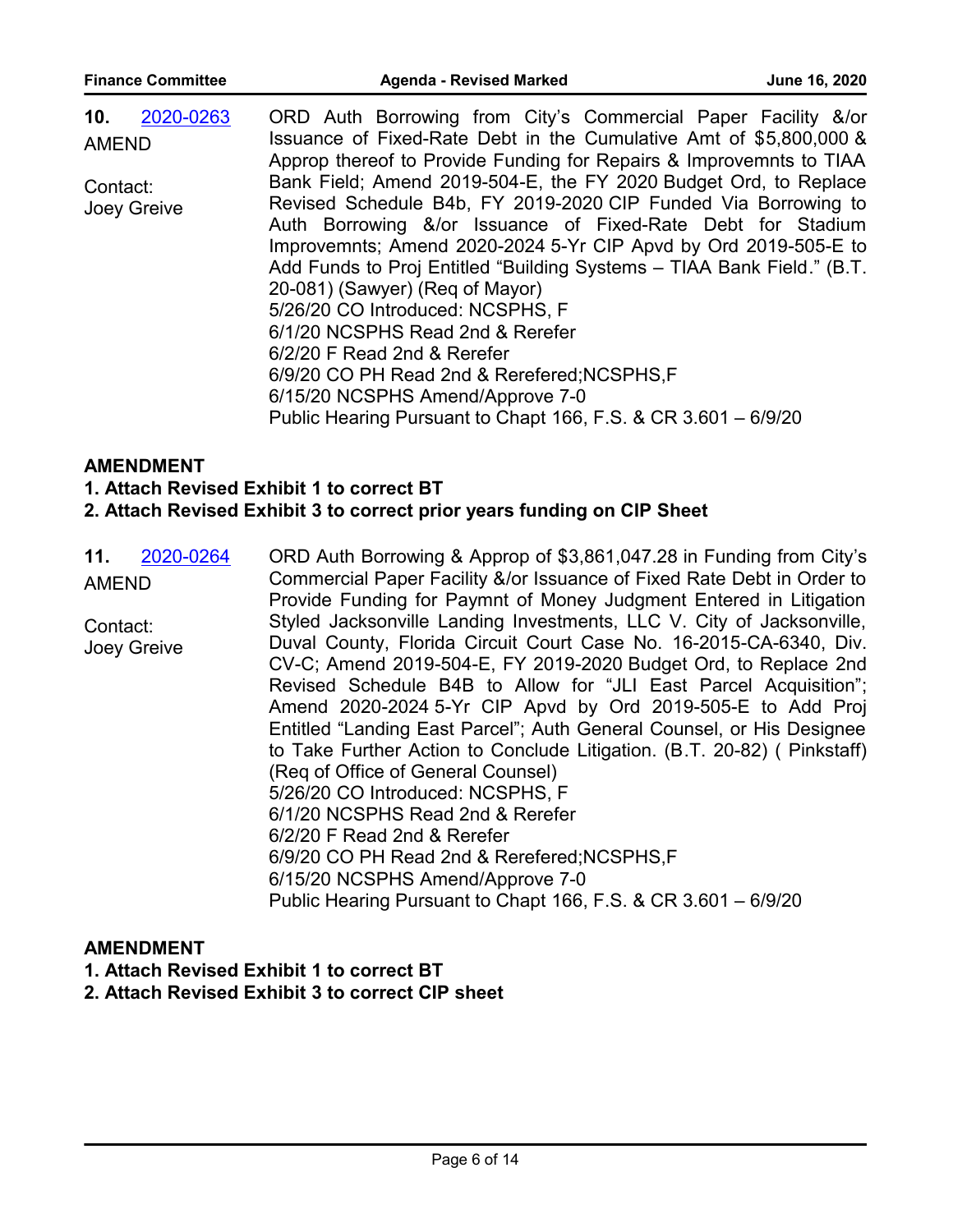| 2020-0273<br>12. | RESO Upon Acknowledgement of Due Auth & Making of Findings, Apv                                                                    |
|------------------|------------------------------------------------------------------------------------------------------------------------------------|
| Scrivener's      | Issuance by Jax Housing & Finance Authority of its Homeowner                                                                       |
|                  | Mortgage Revenue Bonds in 1 More Series, in Aggregate Face Amt Not                                                                 |
| Contact:         | to Exceed \$50,000,000 for Purpose of Purchasing Mortgage Loans                                                                    |
| Laura Stagner    | Originated by Participating Local Lending Institutions to Finance                                                                  |
|                  | Purchase or Rehab of New or Existing Owner-Occupied Single-Family                                                                  |
|                  | Residences Situated within Duval County, FL by Persons or Families of                                                              |
|                  | Low, Moderate or Middle Income, or Purchasing Securities from a                                                                    |
|                  | Master Servicer Evidencing Interests in or Backed by Pool of Such                                                                  |
|                  | Mortgage Loans; Including without Limitation, Securities Guaranteed by                                                             |
|                  | Federal Govn't or agencies thereof (The "Project") or for Purpose of<br>Refunding Portions of Previously Issued Homeowner Mortgage |
|                  | Revenue Bonds to thereby Make Funds Available for Financing of                                                                     |
|                  | Project; Auth Submission of Request for Private Activity Bond Volume                                                               |
|                  | Cap Allocation; Determining Credit Not Being Pledged. (Migut) (Req of                                                              |
|                  | Jax Housing Finance Authority)                                                                                                     |
|                  | 5/26/20 CO Introduced: NCSPHS, F, R                                                                                                |
|                  | 6/1/20 NCSPHS Read 2nd & Rerefer                                                                                                   |
|                  | 6/2/20 F Read 2nd & Rerefer                                                                                                        |
|                  | 6/2/20 R Read 2nd & Rerefer                                                                                                        |
|                  | 6/9/20 CO Read 2nd & Rerefered; R                                                                                                  |
|                  | 6/15/20 NCSPHS Approve 7-0                                                                                                         |
|                  |                                                                                                                                    |

#### **Scrivener's**

#### **Pg. 3, line 10: strike "fourteen (14)" and insert "seven (7)"**

ORD-MC Amend Chapt 24 (Finance and Administration Department) Pt 6 (Procurement Division), Sec 24.605 (Equal Business Opportunity Office Functions); Amend Chapt 126 (Procurement Code) Pt 6B (Jacksonville Small Emerging Business Program), Sec 126.607 (Percentage of Work to be Accomplished by JSEBS), & Sec 126.610 (Jacksonville Small Emerging Business Goals), Ord Code; Prov for Codification Instructions. (Hodges) (Introduced by CM Dennis) 6/9/20 CO Introduced: NCSPHS,F 6/15/20 NCSPHS Read 2nd & Rerefer Public Hearing Pursuant to Chapt 166, F.S. & CR 3.601- 6/23/20 **13.** [2020-0311](http://jaxcityc.legistar.com/gateway.aspx?m=l&id=/matter.aspx?key=2391) 2nd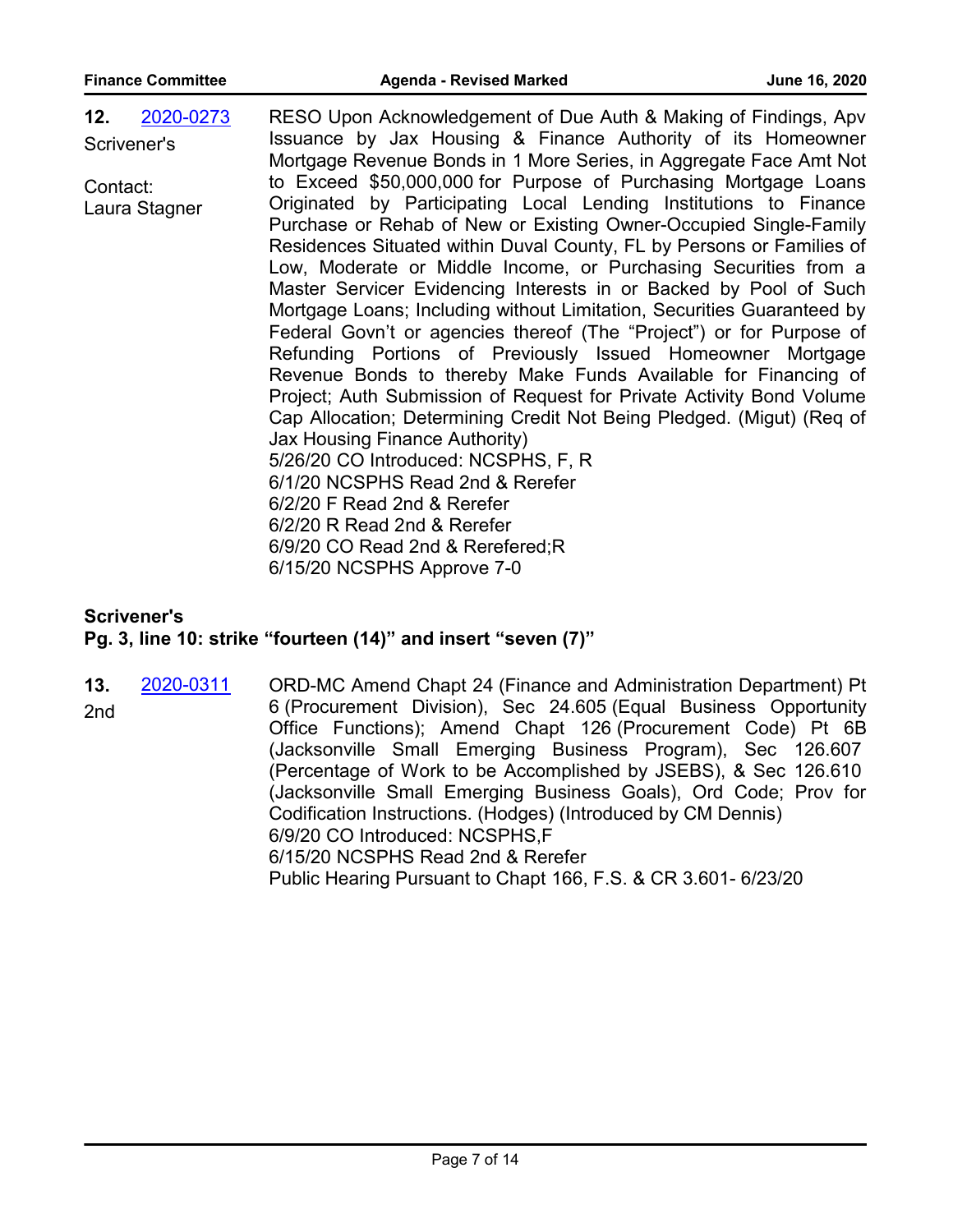| 2020-0312<br>14.     | RESO Approp \$100,000 from NW Jax Economic Dev Fund                  |
|----------------------|----------------------------------------------------------------------|
| <b>AMEND</b>         | ("NWJEDF"), Interest Income to Subsidies & Contributions to Private  |
|                      | Organizations, to Flying W Plastics FL, Inc. ("Company") Providing a |
| Contact:             | NW Jax Business Infrastructure Grant (the "Big Grant") to Support    |
| <b>Kirk Wendland</b> | Creation of Company's Manufacturing Facility at 109 Stevens St, Jax, |
|                      | FL in NW Jax ("Project") Auth the Economic Dev Agreemt ("EDA") btwn  |
|                      | City & Company; Auth Approval of Technical Amendmts by Exec          |
|                      | Director of OED; Provide for Oversight by OED; Affirm Project's      |
|                      | Compliance w/ NWJEDF Guidelines Approved & Adopted by Ord            |
|                      | 2016-779-E; Req 2-Reading Passage Pursuant to Council Rule 3.305.    |
|                      | (B.T. 20-078) (Sawyer) (Req of Mayor)                                |
|                      | 6/9/20 CO Introduced: F                                              |

**• Appropriates a \$100,000 NWJEDF Business Infrastructure Grant (BIG) to Flying W Plastics FL, Inc. to fund exterior infrastructure upgrades and increase the building's electrical system capacity at the project site located at 109 Stevens Street**

- **Construction to be started by 8/1/20 and completed by 12/31/21**
- **28 new jobs to be created by 12/31/21 with an average wage of \$45,429**
- **Estimated total capital investment of \$8,000,000 by the company**

#### **AMENDMENT**

**Place revised Economic Development Agreement on file to make the following changes:**

**1. Add requirement that the 28 new jobs must be retained through 12/31/22 or have a penalty for any shortfall**

**2. Correct date to December 31, 2021 in section 9.2(b)**

**3. Correct scrivener's errors**

| 2020-0314<br>15. | ORD Approp \$283,392.00 from U.S. Dept of Health & Human Services     |
|------------------|-----------------------------------------------------------------------|
| <b>EMERGENCY</b> | Ryan White HIV/AIDS Prog Pt A COVID-19 to Provide HIV Services        |
|                  | Responding to Coronavirus Disease 2019 (COVID-19) & Related Health    |
| <b>AMEND</b>     | & Support Svcs to Persons Living with HIV/AIDS & Residing in Jax      |
|                  | Transitional Grant Area (TGA); Providing for City Oversight by Social |
| Contact:         | Svcs Div. of Dept. of Parks, Recreation & Community Svcs; Req 1       |
| Johnnetta Moore  | Cycle Emergency Passage. (B.T. 20-074) (McCain) (Req of Mayor)        |
|                  | 6/9/20 CO Introduced: NCSPHS, F                                       |
|                  | 6/15/20 NCSPHS Emergency/Amend/Approve 7-0                            |
|                  | Public Hearing Pursuant to Chapt 166, F.S. & CR 3.601 - 6/23/20       |

#### **AMENDMENT**

- **1. Correct year of appropriation in Section 1 to City's fiscal year 2019-2020**
- **2. Correct scrivener's errors throughout bill**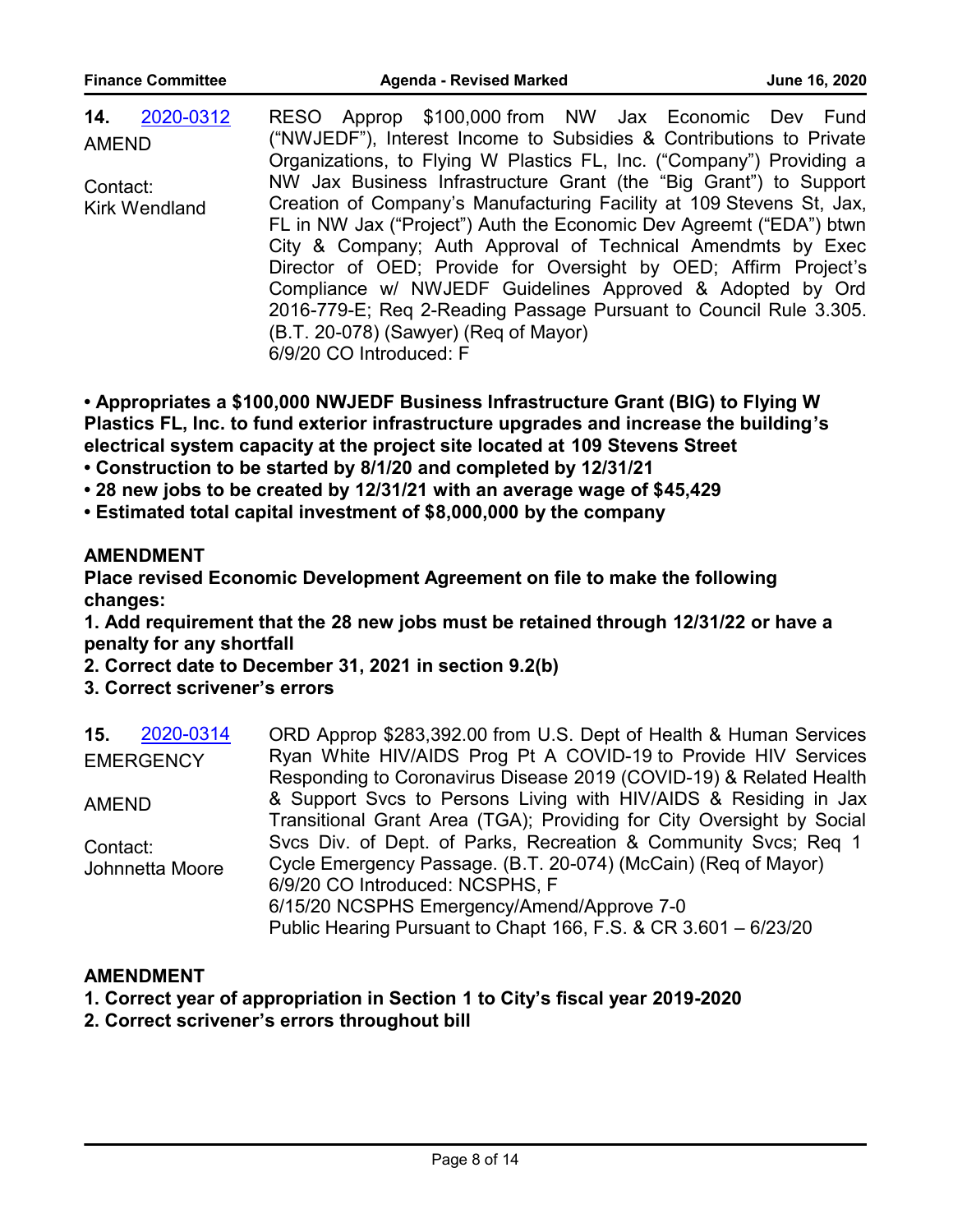| <b>Finance Committee</b>             | <b>Agenda - Revised Marked</b>                                                                                                                                                                                                                                                                               | June 16, 2020    |
|--------------------------------------|--------------------------------------------------------------------------------------------------------------------------------------------------------------------------------------------------------------------------------------------------------------------------------------------------------------|------------------|
| 2020-0315<br>16.<br><b>EMERGENCY</b> | ORD Making Findings & Approp \$25,000 from City Council Operating<br>Contingency to Provide Grants Up to \$1,500 to Downtown Businesses<br>Impacted by the Civil Unrest in Downtown Jax btwn $5/30 - 6/1$ , 2020;                                                                                            |                  |
| <b>NCSPHS AMEND</b>                  | Providing for Mthly Reports to City Council; Providing for Reverter of<br>Unspent Funds; Req that Finance & Admin Dept Oversee Grant                                                                                                                                                                         |                  |
| Contact:<br><b>CM Newby</b>          | Process & Prog; Req 1 Cycle Emergency Passage. (Sidman)<br>(Introduced by CM Newby)(Co-Sponsored<br>Salem, Morgan, Carlucci, White, R. Gaffney & Bowman)<br>6/9/20 CO Introduced: NCSPHS, F<br>6/15/20 NCSPHS Emergency/Amend/Approve 7-0<br>Public Hearing Pursuant to Chapt 166, F.S. & CR 3.601 - 6/23/20 | <b>CMs</b><br>by |

# **NCSPHS AMENDMENT**

**1. Insert missing text after pg. 1, line 31**

- **2. Correct scrivener's errors**
- **3. Clarify grant funds can only be used for property damage repairs**
- **4. Attach revised Exhibit 2 to:**
- **a. Clarify funds can only be used for property damage repairs**
- **b. Require copy of police report**
- **c. Require that property damages have not otherwise been mitigated/covered**

**d. Require copies of receipts documenting repair costs or estimates for the work to be completed**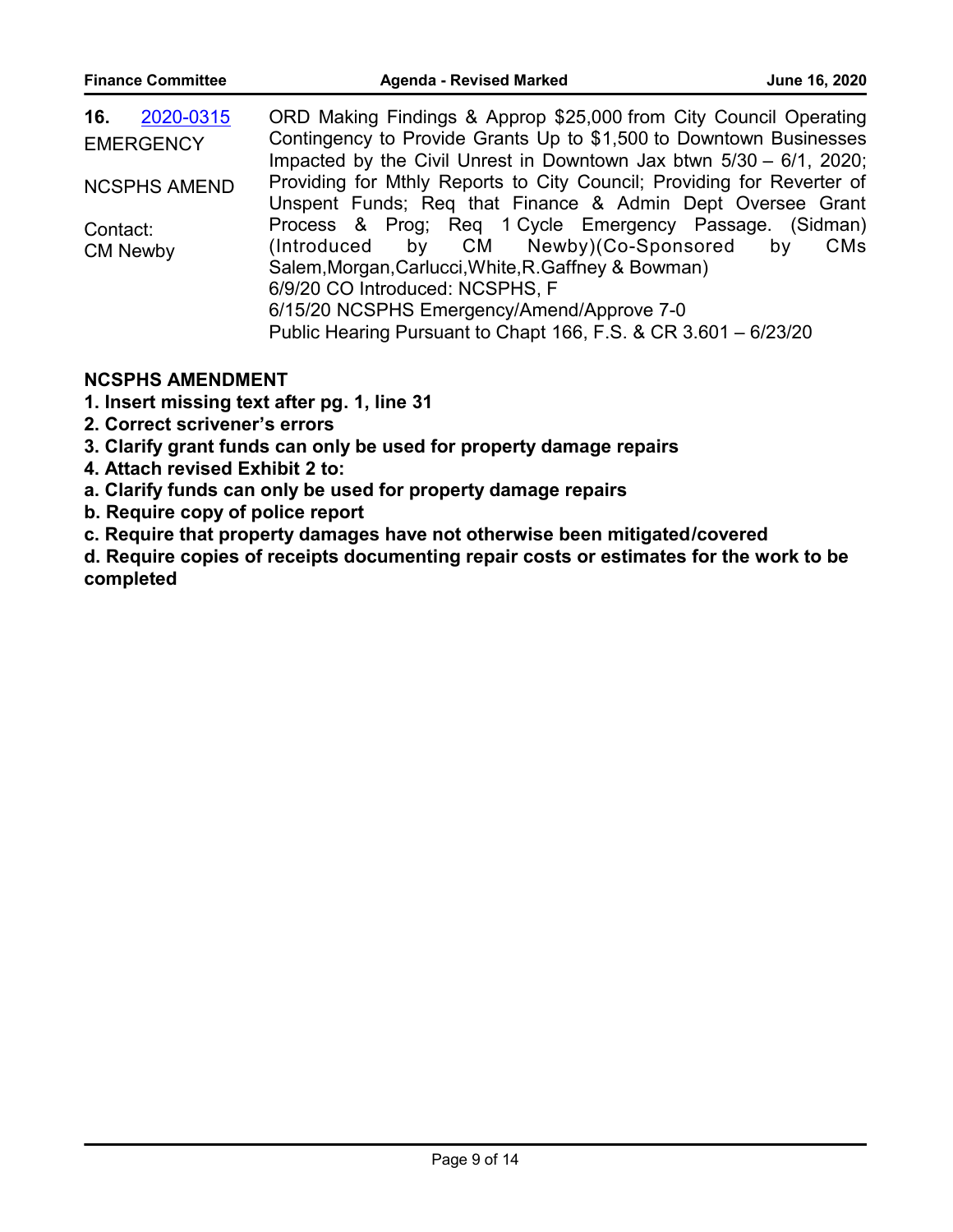| 17.<br>Contact: | 2020-0316<br><b>EMERGENCY</b><br><b>Lillian Graning</b> | ORD Approp \$2,220,000 (\$1,620,000 from Duval County Tourist<br>Developmnt Council ("TDC") Special Revenue Fund Developmnt<br>Account & \$600,000 from TDC Special Revenue Fund Contingency<br>Account) to TDC Operations Account to Provide Funding for TDC<br>Operations to Offset Anticipated Losses in Tourist Developmnt Taxes<br>Due to COVID-19 in FY 2019-2020; Purpose; Amending TDC FY<br>2019-2020 Budget (Second Revised Schedule W) Apvd by Ord<br>2019-504-E (City's Annual Budget) & Ord 2020-251-E, to Provide<br>Funding for TDC Operations to Offset Anticipated Losses in Tourist<br>Developmnt Taxes Due to COVID-19 in FY 2019-2020; Providing<br>Waiver of Sec 111.600 (B) (Development Account; Expenditures), Pt 6<br>(Economic & Community Developmnt), Chapt 111 (Special Revenue &<br>Trust Accounts), Ord Code, So as to Allow Developmnt Account Funds<br>Appropriated Herein to be Used to Offset Anticipated Losses in Tourist<br>Developmnt Taxes Due to COVID-19; Providing for Waiver of Sec<br>666.108 (D) (1) (Development Account), Chapt 666 (Duval County<br>Tourist Development Plan), Ord Code, So as to Allow Developmnt<br>Account Funds Appropriated Herein to be Used to Offset Anticipated<br>Losses in Tourist Developmnt Taxes Due to COVID-19; Providing for<br>Waiver of Sec 666.108 (D) (2) (Contingency Account), Chapt 666<br>(Duval County Tourist Developmnt Plan), Ord Code, so as to Allow the<br>Developmnt Account funds Approp herein to be used to Offset the<br>Anticipated Losses in Tourist Developmnt Taxes Due to COVID-19;<br>of Sec.<br>666.108 (D)(2) (Contingency<br>Providing<br>for<br>Waiver<br>Account), Chapt 666 (Duval County Tourist Developmnt Plan)), Ord<br>Code, so as to allow the Contingency Account Funds Approp herein to<br>be used to offset the Anticipated losses in Tourist Developmnt Taxes<br>due to COVID-19; Providing for Oversight by TDC; Req 1 Cycle<br>Emergency Passage. (Hodges) (Req of Duval County Tourist<br>Development Council)<br>6/9/20 CO Introduced: NCSPHS, F, R<br>6/15/20 NCSPHS Emergency/Approve 7-0<br>Public Hearing Pursuant to Chapt 166, F.S. & CR 3.601 - 6/23/20 |
|-----------------|---------------------------------------------------------|------------------------------------------------------------------------------------------------------------------------------------------------------------------------------------------------------------------------------------------------------------------------------------------------------------------------------------------------------------------------------------------------------------------------------------------------------------------------------------------------------------------------------------------------------------------------------------------------------------------------------------------------------------------------------------------------------------------------------------------------------------------------------------------------------------------------------------------------------------------------------------------------------------------------------------------------------------------------------------------------------------------------------------------------------------------------------------------------------------------------------------------------------------------------------------------------------------------------------------------------------------------------------------------------------------------------------------------------------------------------------------------------------------------------------------------------------------------------------------------------------------------------------------------------------------------------------------------------------------------------------------------------------------------------------------------------------------------------------------------------------------------------------------------------------------------------------------------------------------------------------------------------------------------------------------------------------------------------------------------------------------------------------------------------------------------------------------------------------------------------------------------------------------------------------------------------|
| 18.<br>2nd      | 2020-0317                                               | ORD Apv Lease Agreemt btwn City of Jax & Front Porch Communities<br>& Svcs for Lease of Propty w/in Cecil Commerce Center, at Intersection<br>of POW MIA Memorial Pkwy & Lake Newman St, Jax, FL 32221, for<br>use as a Senior Living Facility, for initial term of 10 Yrs at Annual Base<br>Rental Rate of \$120,000 with 3 % Annual Increases & Percentage Rent                                                                                                                                                                                                                                                                                                                                                                                                                                                                                                                                                                                                                                                                                                                                                                                                                                                                                                                                                                                                                                                                                                                                                                                                                                                                                                                                                                                                                                                                                                                                                                                                                                                                                                                                                                                                                              |

Providing for Oversight by OED. (Sawyer) (Req of Mayor)

6/9/20 CO Introduced: NCSPHS, F

6/15/20 NCSPHS Read 2nd & Rerefer

Public Hearing Pursuant to Chapt 166, F.S. & CR 3.601- 6/23/20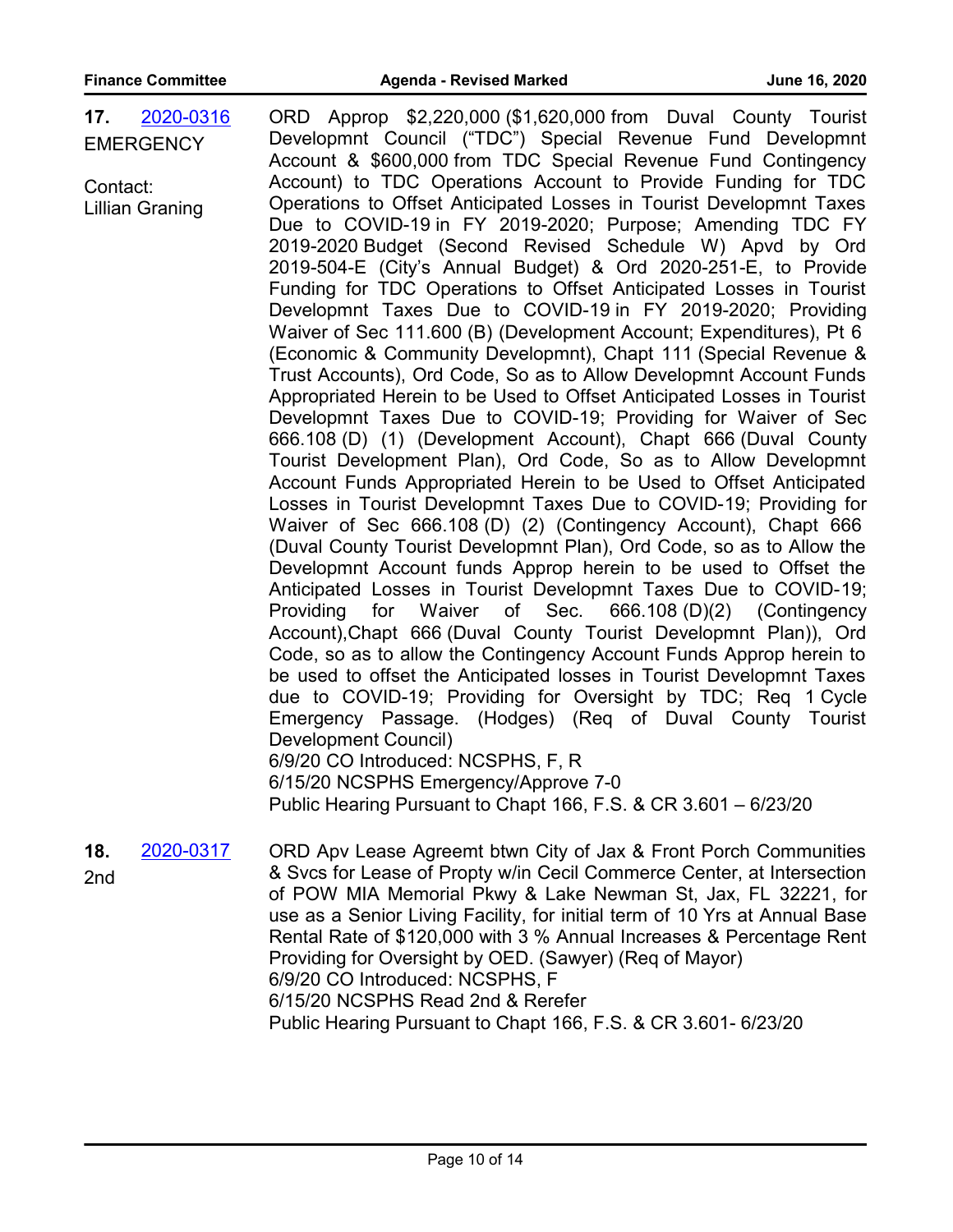| <b>Finance Committee</b>                                                        | <b>Agenda - Revised Marked</b>                                                                                                                                                                                                                                                                                                                                                                                                                                                                                                                                                                                                                                                                                                                                                                                                   | June 16, 2020 |
|---------------------------------------------------------------------------------|----------------------------------------------------------------------------------------------------------------------------------------------------------------------------------------------------------------------------------------------------------------------------------------------------------------------------------------------------------------------------------------------------------------------------------------------------------------------------------------------------------------------------------------------------------------------------------------------------------------------------------------------------------------------------------------------------------------------------------------------------------------------------------------------------------------------------------|---------------|
| 2020-0318<br>19.<br><b>EMERGENCY</b><br>Contact:<br><b>Lillian Graning</b>      | ORD Auth Contract btwn City of Jax & the Beaches Convention &<br>Visitors Bureau, Inc., Doing Business as "Visit Jacksonville" to<br>Administer Sports Tourism Initiative Apv in Ord 2019-554-E, as Apv by<br>TDC Consistent w/ Ord 2019-554-E; Invoking Exemption in 126.107(g)<br>Ord Code; Prov for Oversight by TDC; Req 1 Cycle Emerg Passage.<br>(Hodges) (Req of TDC)<br>6/9/20 CO Introduced: NCSPHS, F,R<br>6/15/20 NCSPHS Emergency/Approve 7-0<br>Public Hearing Pursuant to Chapt 166, F.S. & CR 3.601- 6/23/20                                                                                                                                                                                                                                                                                                      |               |
| 2020-0328<br>20.<br><b>EMERGENCY</b><br><b>AMEND</b><br>Contact:<br>Joey Greive | ORD Making Certain Findings & Authorizing Disbursement of Business<br>Relief Grant Funds to those Businesses & in Such Amounts as Set<br>Forth on Exh 1 Attached Hereto, from a Portion of \$20,000,000 in Cares<br>Act Grant Funding Previously Appropriated by Ord 2020-235-E (The<br>"Business Relief Grant Funds") to Provide Addtn'l Funding to For-Profit<br>& Non-Profit Businesses within Duval County Negatively Impacted by<br>COVID-19 Response Measures; Req that the Finance & Admin Dept &<br>OED Oversee COVID-19 Business Relief Grant Prog; Req 1 Cycle<br>Emergency Passage. (Sawyer) (Req of Mayor) (Co-Sponsors CMs<br>Salem, Newby & White)<br>6/9/20 CO Introduced: NCSPHS, F<br>6/15/20 NCSPHS Emergency/Amend/Approve 6-0-1 (Gaffney)<br>Public Hearing Pursuant to Chapt 166, F.S. & CR 3.601 - 6/23/20 |               |

# **AMENDMENT**

**1. Add appropriation, explanation of appropriation, and purpose to bill**

- **2. Attach revised Exhibit 1 to include legal names of entities**
- **3. Attach BT as new exhibit**
- **4. Place grant agreement template on file**

| 2020-0329<br>21.<br><b>EMERGENCY</b> | ORD Approp \$500,000.00 (\$250,000.00 from General Fund Balance &<br>\$250,000.00 from Social Svcs General Assistance) to reimburse JEA                                                                                                                                                                                                                                                                                                                                                                              |
|--------------------------------------|----------------------------------------------------------------------------------------------------------------------------------------------------------------------------------------------------------------------------------------------------------------------------------------------------------------------------------------------------------------------------------------------------------------------------------------------------------------------------------------------------------------------|
| <b>AMEND</b>                         | for a 1 time \$50 payment for each delinquent pre-paid customer to<br>avoid shutoff of svcs when the delinguent pre-paid customers establish                                                                                                                                                                                                                                                                                                                                                                         |
| Contact:<br><b>CM Dennis</b>         | a payment plan prior to JEA disconnecting the delinguent acct on or<br>after 7/7/2020; Providing for a reverter of unspent funds; providing for<br>weekly reports to City Council, the Council Auditor's Office & the<br>Finance Dept; Req Emergency Passage Upon Intro. (Johnston)<br>(Introduced by CM Dennis)<br>6/9/20 CO Introduced: NCSPHS, TEU, F<br>6/15/20 NCSPHS Emergency/Amend/Approve 7-0<br>6/15/20 TEU Emergency/Amend/Approve 7-0<br>Public Hearing Pursuant to Chapt 166, F.S. & CR 3.601 - 6/23/20 |
|                                      |                                                                                                                                                                                                                                                                                                                                                                                                                                                                                                                      |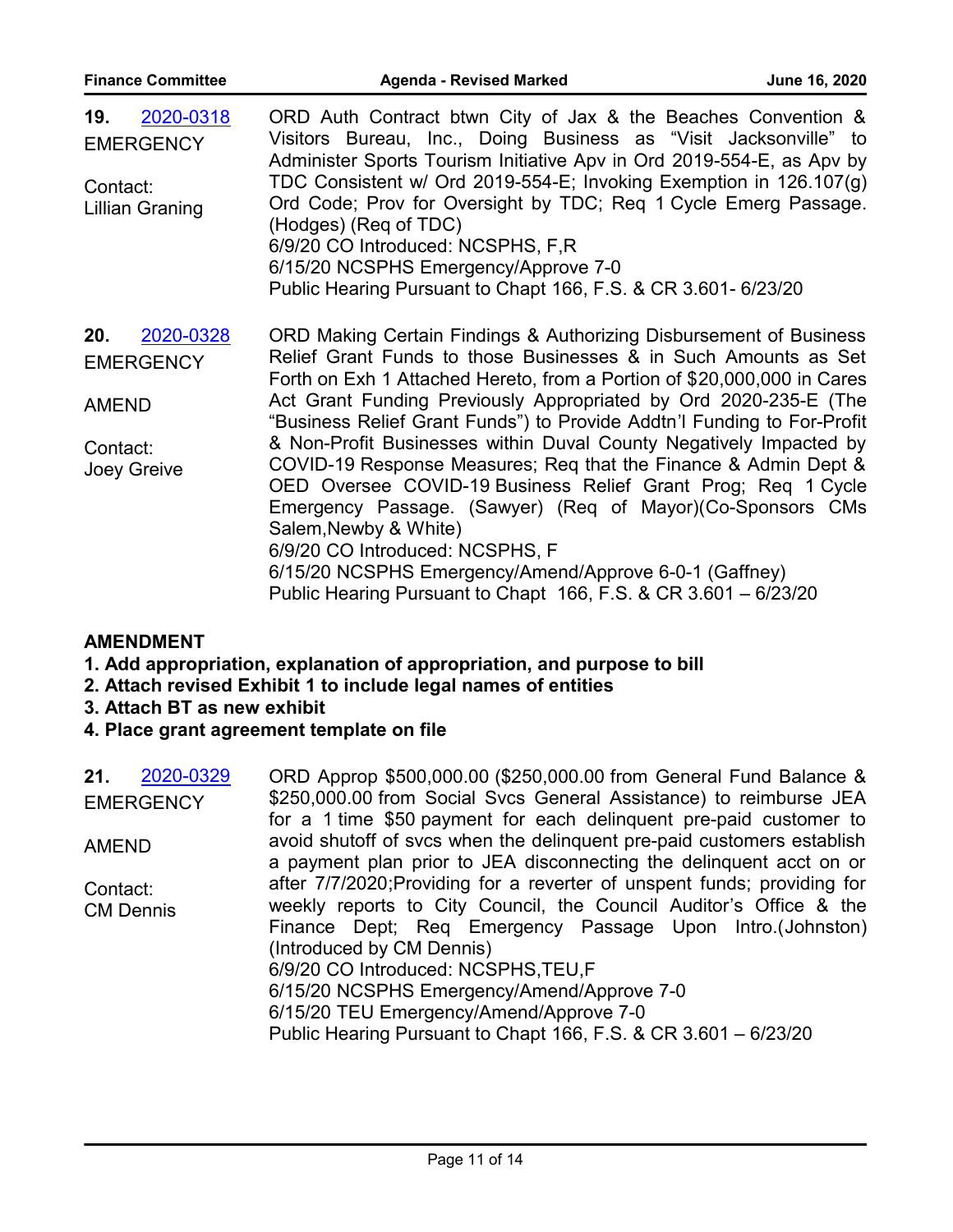**• Appropriates \$250,000 from the General Fund/GSD Fund Balance (i.e. Operating Reserves) and appropriates \$250,000 of available funding that remains within the Parks, Recreation and Community Services Department which is already budgeted for utility assistance.**

**• Eligible participants are customers who are already signed up with the JEA prepayment program.** 

**• In order to qualify for the \$50 prepayment that will be covered by the City to prevent the services from being disconnected, the individual will be required to set up a payment plan with JEA on their past due balances.** 

#### **AMENDMENT**

**Revise emergency language to one cycle**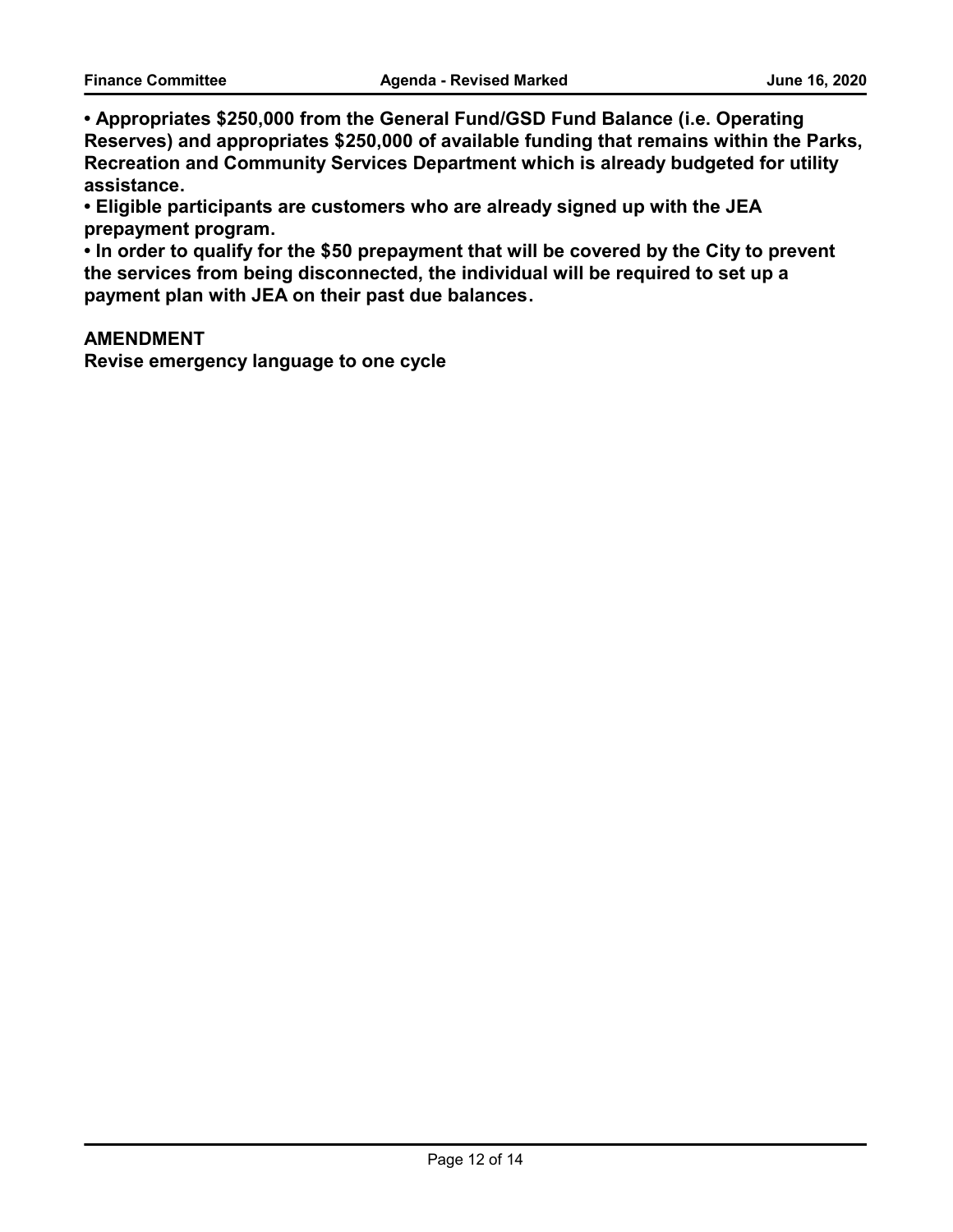**Council Auditor's Office 2020-187**

**Company Name – Springfield Lofts**

**Project Location – Springfield (Pearl St. and 3rd St.)**

**Incentives Provided –** 

**1. \$1,000,000 REV Grant at 75% over 10 years**

**2. \$1,000,000 completion grant due upon substantial completion of the project**

**3. \$1,000,000 Development Loan made upon substantial completion of the project to be repaid over 20 years at 3% interest rate**

**Number of Jobs to be Created – 0 new jobs required**

**Number of Jobs to be Retained - 0**

**Capital Investment – estimated \$14,000,000**

**Records Retention/Audit Clause - Yes**

**Default Language –** 

**1. Section 10.2 – If Developer fails to invest:**

**a. At least \$11,200,000, the REV Grant is reduced from 75% to 50%**

**b. At least \$10,500,000, the REV Grant is terminated.** 

**2. Section 10.2 – If Developer sells, leases, or transfers property during the term of the:** 

**a. The REV Grant, the remaining balance of the REV Grant will be terminated**

**b. The Development Loan, the Development Loan becomes payable in full**

**c. First five years after disbursement of the Completion Grant, a scaled portion of the Completion Grant is due to the City** 

**Waivers of Public Investment Policy –** 

**1. Restricting REV Grants to no more than 50% of tax increment over a 10-year period and require 10 new jobs to be created** 

**2. Authorizing a Redevelopment Completion Grant and Development Loan that are not currently authorized under the Public Investment Policy**

**Discussion Points**

**1. According to the Tax Collector's website, there are \$194,321.73 of outstanding nuisance and demolition liens reflected as being owed on the property located at 1341 Pearl St. (the address for one of the three parcels in this development). These liens appear to be associated with the property prior to the Developer's ownership. The Office of General Counsel has determined that the nuisance liens totaling \$65,213.65 did not survive the sale of the property to the current owner and should have been reflected as cleared on the City's records. While the demolition lien totaling \$129,108.08 did survive the sale of the property to the current owner, the Administration**